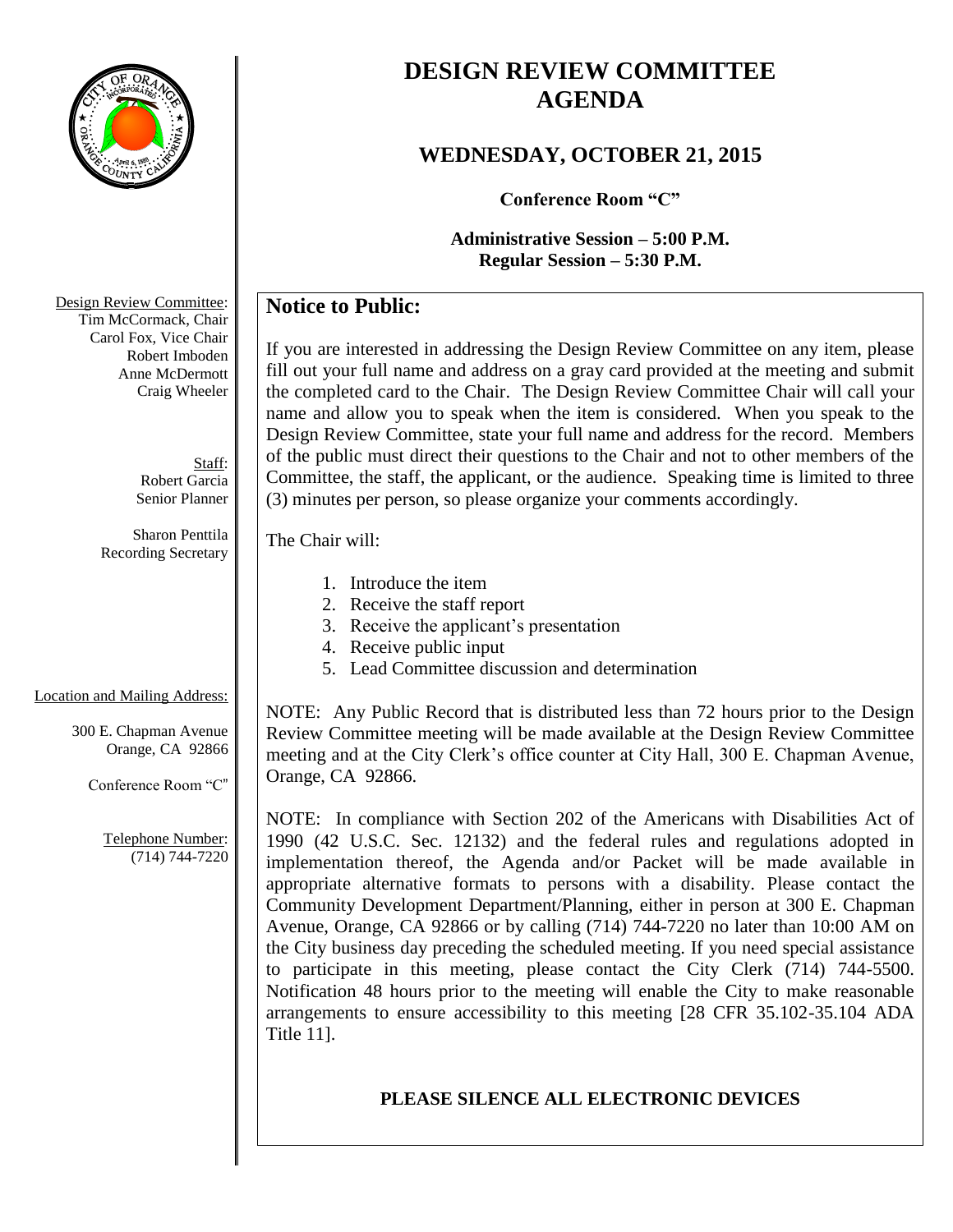The Committee holds an Administrative Session to receive general information from the staff and to conduct an initial review of Minutes of prior meetings. The Session is open to the public; however, no public testimony is taken and no decisions are made. Following the Administrative Session, the Regular Session will begin at 5:30 p.m.

- 1. Review of Agenda
- 2. Policy/Procedural Information
- 3. Review of Minutes: October 7, 2015

### **Regular Session - 5:30 P.M.**

### CALL TO ORDER:

### ROLL CALL:

### PUBLIC PARTICIPATION:

Opportunity for members of the public to address the Design Review Committee on matters not listed on the Agenda.

### CONSENT ITEMS: (1) APPROVAL OF MINUTES: October 7, 2015

All matters that are listed above as Consent Items are considered to be routine by the Design Review Committee and will be enacted by one motion. There will be no separate discussion of said items unless members of the Design Review Committee, staff, or the public request specific items to be removed from the Consent Items for separate action.

### AGENDA ITEMS:

### Continued Items:

New Agenda Items: (2) DRC No.  $4777-14$  – [University Food Mart & Gas](http://www.cityoforange.org/civicax/filebank/blobdload.aspx?BlobID=16738)

- The applicant proposes to remodel an existing service station and convenience store in the Old Towne Historic District. On September 2, 2015, the DRC approved the building, canopy and hardscape designs with the condition that the landscape design for the planting material, the building, canopy and awning color scheme, and the lighting design return to the DRC for final determination prior to issuance of a building permit.
- 480 N. Glassell Street, Old Towne Historic District
- Staff Contact: Marissa Moshier, 714-744-7243, mmoshier@cityoforange.org
- DRC Action: Final Determination